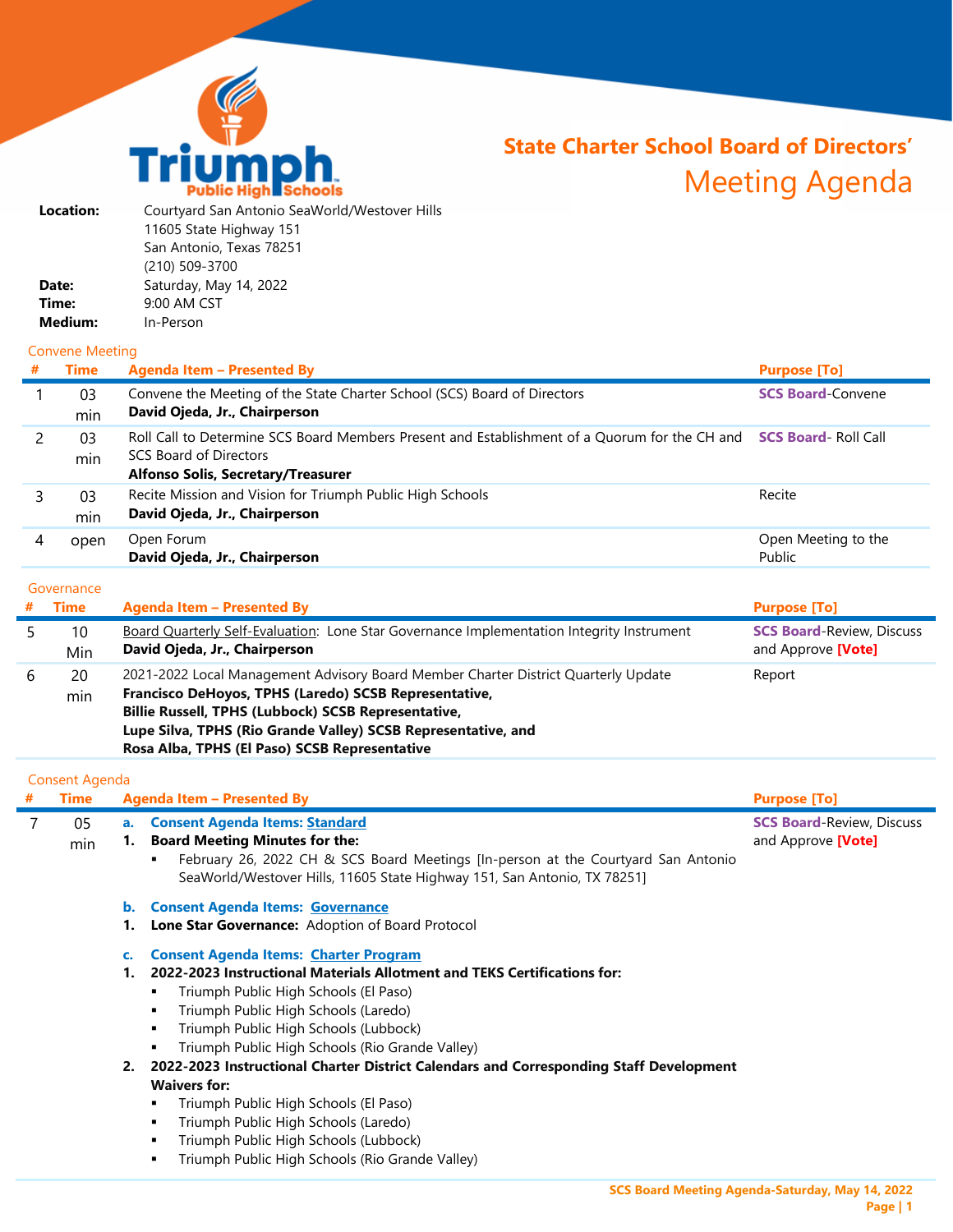#### **d. Consent Agenda Items: Finance and Budget**

#### **1. Budgetary Transactions**

- Ratification of January 31, 2022 through April 15, 2022 Contracts
- **Quarterly Vendor/Check Payment List**
- **Statements of Financial Position**
- Statements of Activities

#### **2. Quarterly Budget vs. Actual Status Report per Charter District as of April 30, 2022:**

- **Triumph Public High Schools (El Paso)**
- **Triumph Public High Schools (Laredo)**
- **Triumph Public High Schools (Lubbock)**
- Triumph Public High Schools (Rio Grande Valley)

### **3. Waiver for Missed School Days for:**

**Triumph Public High Schools-Laredo South** 

#### Charter Program-Student Outcomes

| #  | <b>Time</b>               | <b>Agenda Item - Presented By</b>                                                                                                                                                                                                                                                                                                                                                                                                                                                                                                                                                                                             | <b>Purpose [To]</b>                                    |
|----|---------------------------|-------------------------------------------------------------------------------------------------------------------------------------------------------------------------------------------------------------------------------------------------------------------------------------------------------------------------------------------------------------------------------------------------------------------------------------------------------------------------------------------------------------------------------------------------------------------------------------------------------------------------------|--------------------------------------------------------|
| 8  | 30<br>min                 | Board Fourth Quarterly Monitoring Report: Review and Update of Board Adopted Goal Progress<br>Measures (GPMs) Aligned to Board Adopted Student Outcome Goals in College, Career, and Military<br>Readiness (CCMR) as per HB3 (TEC), Sections 11.185 and 11.186:<br>Triumph Public High Schools (El Paso) West and East<br>٠<br>Triumph Public High Schools (Laredo) North and South<br>٠<br>Triumph Public High Schools (Lubbock)<br>٠<br>Triumph Public High Schools (Rio Grande Valley) Mercedes, McAllen, San Benito, Brownsville<br>Frances Berrones-Johnson, Superintendent<br>M. Scott Carothers, Instructional Officer | <b>SCS Board-Review, Discuss</b><br>and Approve [Vote] |
|    |                           | <b>School Safety and Security</b>                                                                                                                                                                                                                                                                                                                                                                                                                                                                                                                                                                                             |                                                        |
| #  | <b>Time</b>               | <b>Agenda Item - Presented By</b>                                                                                                                                                                                                                                                                                                                                                                                                                                                                                                                                                                                             | <b>Purpose [To]</b>                                    |
| 9  | 10                        | School Safety & Security Committee - Status Report                                                                                                                                                                                                                                                                                                                                                                                                                                                                                                                                                                            | Verbal Report                                          |
|    | min                       | <b>Frances Berrones-Johnson, Superintendent</b>                                                                                                                                                                                                                                                                                                                                                                                                                                                                                                                                                                               |                                                        |
|    | <b>Finance and Budget</b> |                                                                                                                                                                                                                                                                                                                                                                                                                                                                                                                                                                                                                               |                                                        |
| #  | <b>Time</b>               | <b>Agenda Item - Presented By</b>                                                                                                                                                                                                                                                                                                                                                                                                                                                                                                                                                                                             | <b>Purpose [To]</b>                                    |
| 10 | 10<br>min                 | Budget Amendments Based on State Entitlements Updated as of the End of the 5th Six Weeks and<br>Changes to Federal Grant Awards for:<br>Triumph Public High Schools (El Paso)<br>٠<br>Triumph Public High Schools (Laredo)<br>٠<br>Triumph Public High Schools (Lubbock)<br>٠<br>Triumph Public High Schools (Rio Grande Valley)<br>Frances Berrones-Johnson, Superintendent<br><b>Monica Lugo, Accounting and Budget Coordinator</b><br><b>Myriam Rios, Finance Officer</b>                                                                                                                                                  | <b>SCS Board-Review, Discuss</b><br>and Approve [Vote] |
|    |                           |                                                                                                                                                                                                                                                                                                                                                                                                                                                                                                                                                                                                                               |                                                        |

|  | <b>Other Business</b> |
|--|-----------------------|
|  |                       |

|    | <b>Time</b> | <b>Agenda Item - Presented By</b>                                                                                                                                                                                       | <b>Purpose [To]</b>                                    |
|----|-------------|-------------------------------------------------------------------------------------------------------------------------------------------------------------------------------------------------------------------------|--------------------------------------------------------|
|    | 03<br>Min   | Projection of Major Activities to include 2022 Summer Conference<br><b>Frances Berrones-Johnson, Superintendent</b><br>Samantha Gonzales, Human Resources Coordinator                                                   | Inform                                                 |
| 12 | 02<br>min   | Date and Location for Quarterly Board Meeting<br>Projected Date: Saturday, July 30, 2022<br>Projected Location: Hyatt Regency Austin<br>208 Barton Springs Road<br>Austin, Texas 78704<br>David Ojeda, Jr., Chairperson | <b>SCS Board-Review, Discuss</b><br>and Approve [Vote] |
| 13 | 02<br>min   | Announcements<br>David Ojeda, Jr., Chairperson                                                                                                                                                                          | Announce                                               |